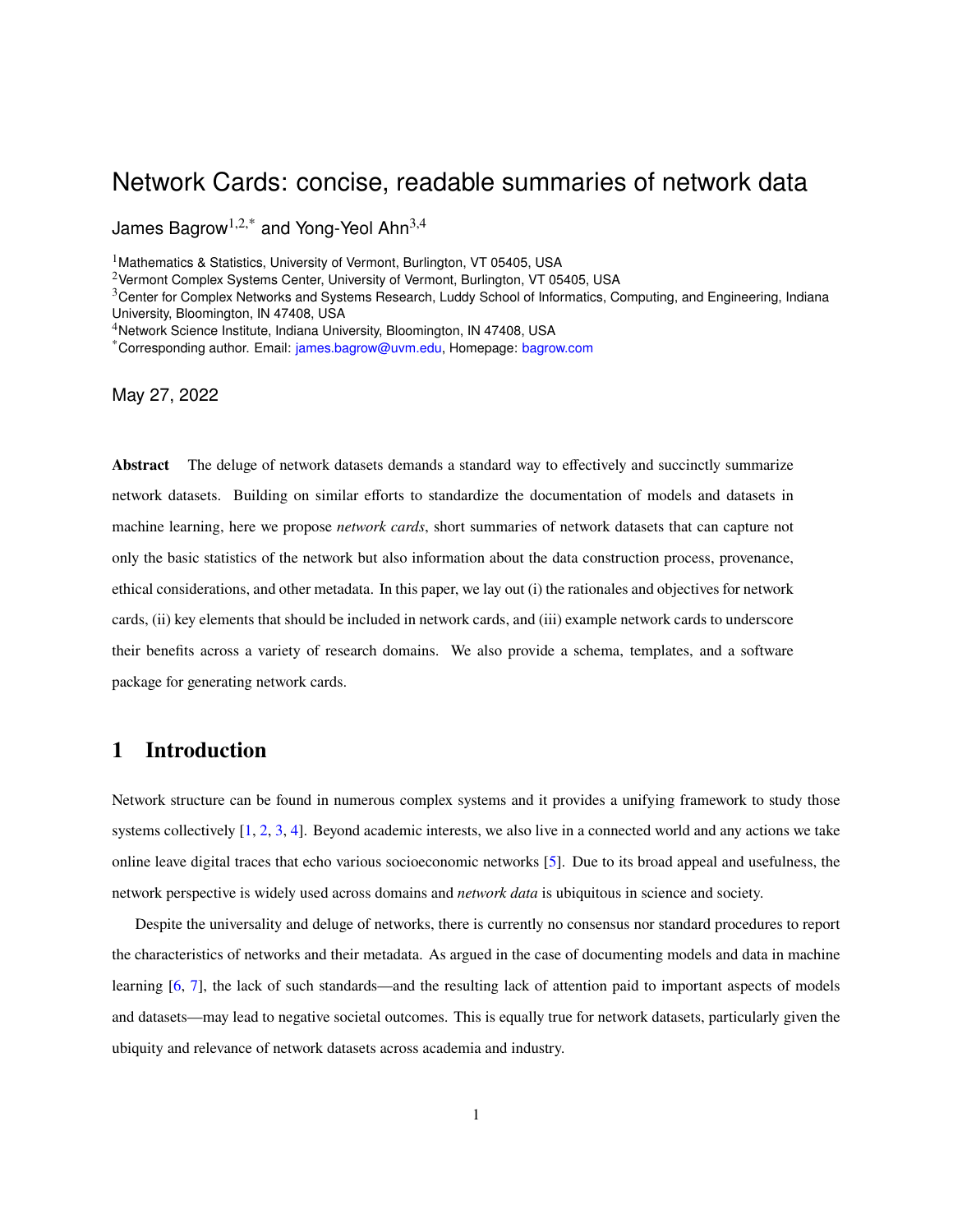<span id="page-1-1"></span>Here we introduce network cards<sup>[1](#page-1-0)</sup>, standard tabular summaries of network data that capture both metadata about the network and statistics describing the data themselves. While we cannot expect a "one-size-fits-all" solution given the variety of networks that scientists consider, network card's ability to summarize the most basic network statistics will be broadly appealing and make network data more accessible. Network cards are intended to be flexible enough to describe a variety of rich network types such as multilayer and higher-order networks and can even extend to describe multiple networks simultaneously. Network cards are also complementary to other efforts such as more detailed "datasheets" [\[7\]](#page-14-6). Cards can provide a succinct summary of network-specific information which can be expanded upon when needed. And, when aspects of a datasheet—which is focused on datasets for machine learning—are not exactly applicable, the network cards can be used to document both network statistics and key metadata that pertain to data provenance, ethics, privacy, and other concerns.

A network card can provide researchers with a number of benefits. Glanceable information about a network dataset allows researchers to quickly digest the most salient features of the dataset. Network cards will answer the most basic questions about network data, such as: What are the nodes? What defines links? How big is the network? How dense? Awareness of the basic information provided by the network cards can prevent misinterpretation of network data and having a set of standardized statistics and information will encourage both data producers and users to pay attention to key details such as how and when the data were gathered or whether there are any important ethical considerations involving the dataset.

### **2 The need for concise network summaries**

Most network researchers are familiar with the Zachary Karate Club [\[8\]](#page-14-7) [\(Table 1\)](#page-2-0), a very popular example network. But did you know that the original data contained eight different "interaction contexts" and can be considered a multiplex network? This rich context is now mostly lost and rarely discussed because the most widely disseminated dataset for the Karate Club was the version where all contexts are collapsed down to binary edges.

As another example, consider protein-protein interaction (PPI) networks. These data are collected through experimental assays that test whether proteins interact with one another. But not all assays are designed to detect dyadic (pairwise) interactions. For example, whereas Yeast Two-Hybrid (Y2H) does test pair interactions in isolation [\[9\]](#page-14-8), Affinity Purification Mass Spectrometry (AP-MS) uses tagged bait-prey protein pairs to identify interacting clusters (complexes) of proteins [\[10\]](#page-14-9). In other words, the results of AP-MS assays will over-represent *cliques*. These different data generating processes have profound consequences for the final network structure, with AP-MS-derived networks

<span id="page-1-0"></span><sup>1</sup>See also: [github.com/network-cards.](https://github.com/network-cards/network-cards)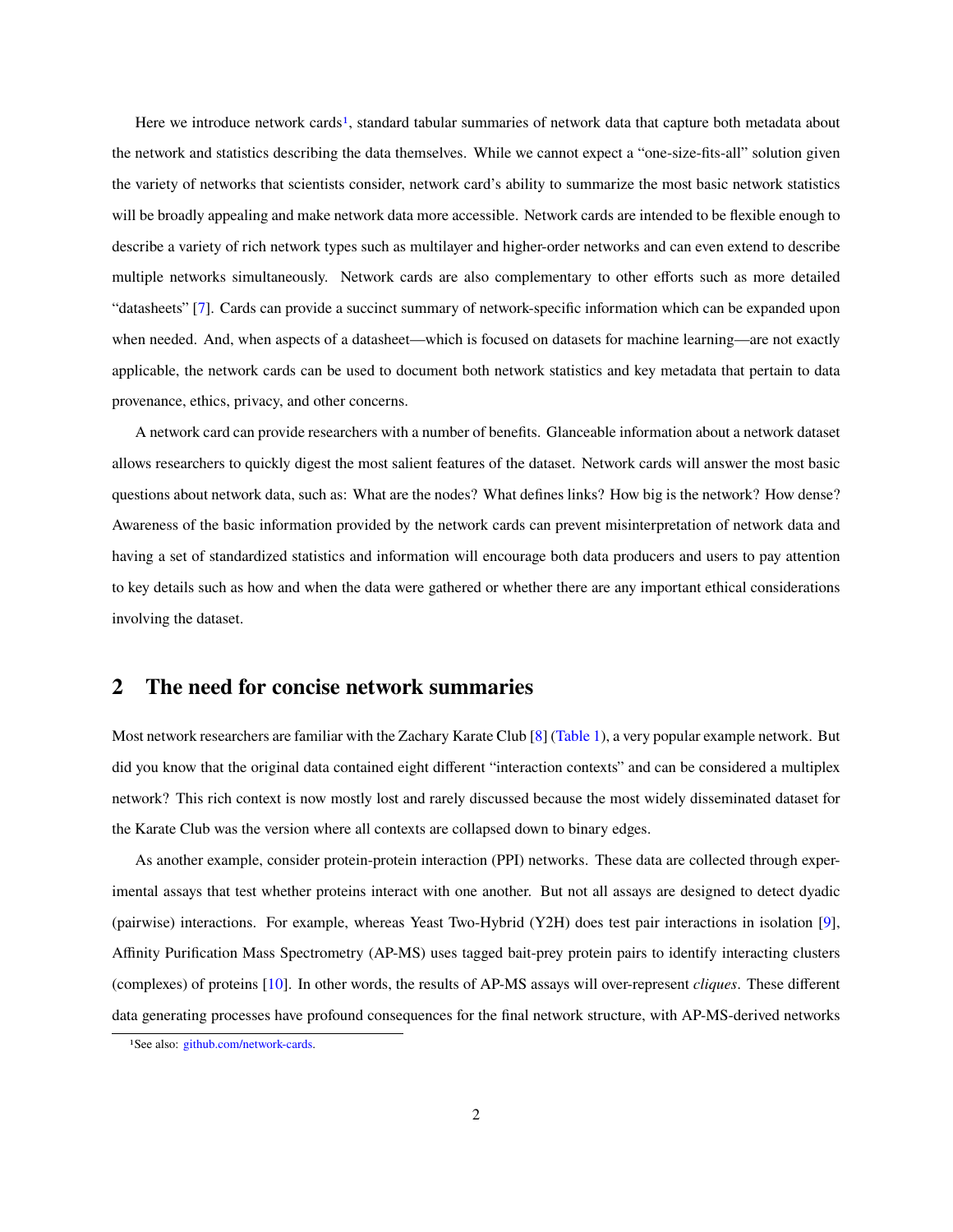<span id="page-2-1"></span><span id="page-2-0"></span>

| Name                                                                          | Zachary Karate Club                                                                                                                           |
|-------------------------------------------------------------------------------|-----------------------------------------------------------------------------------------------------------------------------------------------|
| Kind                                                                          | Undirected, unweighted                                                                                                                        |
| Nodes are                                                                     | Members of club at US university                                                                                                              |
| Links are                                                                     | Members consistently interacted outside club                                                                                                  |
| Considerations                                                                | Heavily used as an example network                                                                                                            |
| Number of nodes                                                               | 34                                                                                                                                            |
| Number of links                                                               | 78                                                                                                                                            |
| $Degree^*$                                                                    | $4.588$ [1, 17]                                                                                                                               |
| Clustering                                                                    | 0.571                                                                                                                                         |
| Connected                                                                     | <b>Yes</b>                                                                                                                                    |
| Diameter                                                                      | 5                                                                                                                                             |
| Assortativity (degree)                                                        | $-0.476$                                                                                                                                      |
| Node metadata<br>Link metadata<br>Date of creation<br>Data generating process | None<br>None (original study included eight interaction con-<br>texts)<br>1977<br>Direct observation of club members during period<br>1970-72 |
| Ethics<br>Funding<br>Citation                                                 | None<br>Zachary $(1977)$ [8]                                                                                                                  |

Table 1: Example network card for the Zachary Karate Club. A network card is a concise, three-panel, tabular summary of a network and associated information. The three panels summarize, from top, overall information about the network, the structure of the network such as its size and density, and meta-information such as where the data originated and any ethical considerations associated with the data.

exhibiting far more clustering than Y2H. A researcher not recognizing these differences may draw inappropriate and biased conclusions, which may lead to potential harms down the line. This leads us to ask, how to best retain critical information such as these experimental details, external to a network's structure, when disseminating the network data?

A contributing factor towards losing critical details about experiments and data over time may be information overload. The scientific literature is estimated to double in size every 15–25 years [\[11,](#page-14-10) [12,](#page-14-11) [13\]](#page-14-12). Furthermore, particularly in the case of network data, we are challenged not only by the growth of the absolute volume of papers, but also the breadth of the works that deal with network data. Network science is a highly interdisciplinary field and researchers interested in network data come from all domains of research [\[1\]](#page-14-0) and any efforts to retain critical experimental and data details should be both succinct—to mitigate information overload—and broadly accessible.

Alongside the literature's exponential growth, many fields of research are in the midst of a replication crisis, where past work has been called into question [\[14,](#page-15-0) [15,](#page-15-1) [16,](#page-15-2) [17\]](#page-15-3). Causes of this crisis include poor statistical practice [\[18,](#page-15-4) [19,](#page-15-5) [20\]](#page-15-6) and poor data documentation [\[21,](#page-15-7) [22,](#page-15-8) [23\]](#page-15-9). Documenting the provenance of data is crucial for data-driven studies of networks, and there is a real need for a systematic, standard way to describe the various details of a network dataset,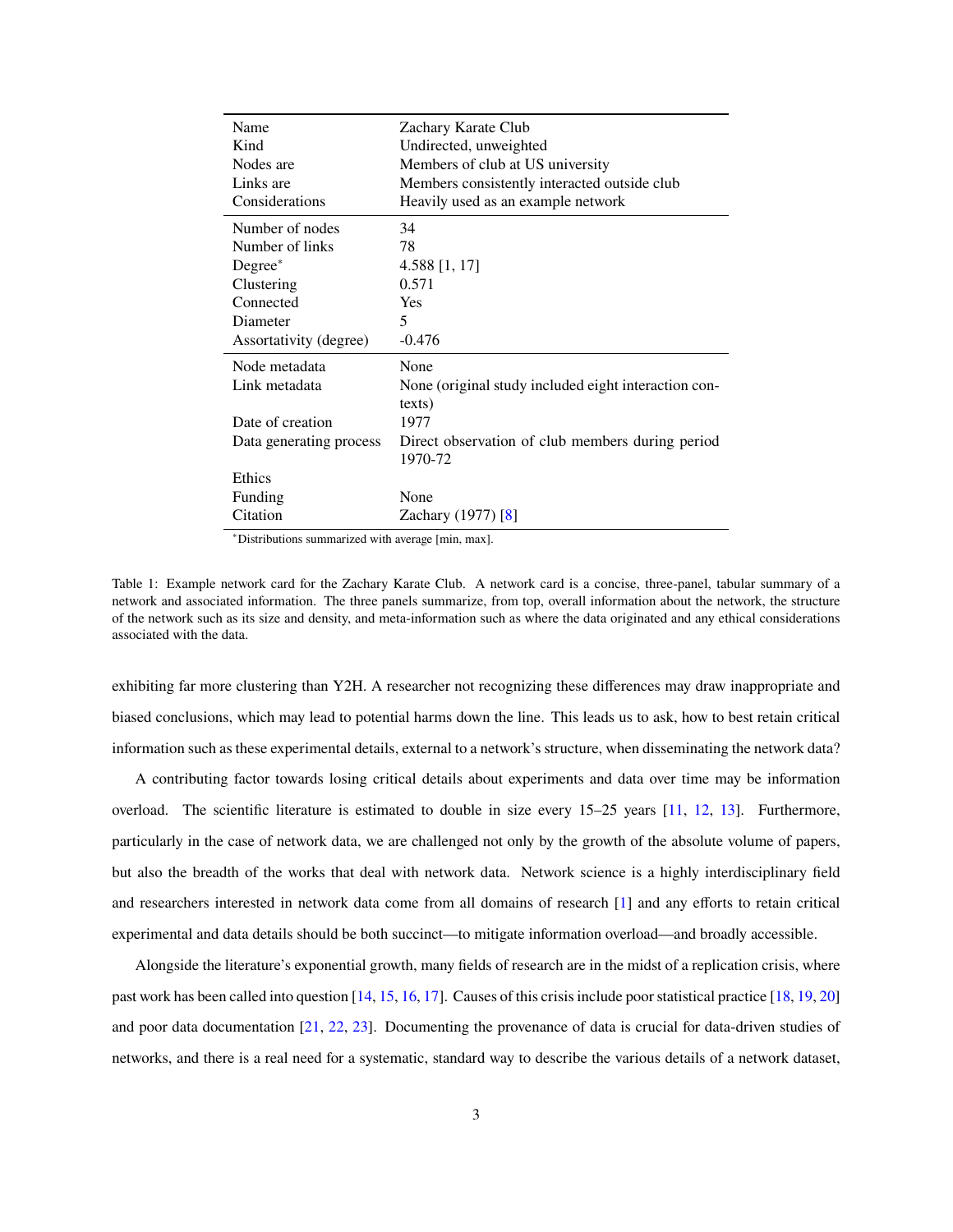details that are not strictly part of the network topology itself and so are often lost as researchers share data files describing that topology but nothing else.

To retain critical details accompanying datasets in the face of information overload while accommodating broad interdisciplinary interest, we argue that standardization, portability, and succinctness of presentation are critical. Standardization is crucial not only because it acts as a shared *checklist* that keep researchers from omitting important details, but also because it allows the development of shared understanding and tools. The more portable it is, the easier to prevent the loss of critical metadata. Succinctness of presentation is critical: a researcher should (correctly) understand the results of a scientific study as quickly (and accurately) as possible. As the writer of a scientific study, this can require hard choices when describing the results, using enough jargon for the intended audience but not more, enough technical detail for someone to replicate the study but not so much they cannot follow the results, and enough interpretation so the results are communicated and contextualized clearly but correctly.

Taken together, these factors—information overload, interdisciplinary network interest, and the need to document data—point towards the need for a succinct, standardized, broadly readable, and portable means to summarize network datasets. Our goal here is to propose a solution to meet these needs, the network card.

## **3 Network cards**

Network cards were designed to achieve three properties:

- 1. Concise. A card should be compact and efficient, occupying one page at most. Concise presentation also helps the portability of the cards.
- 2. Readable. Any researcher familiar with networks should instantly understand all card contents. Cards should be as approachable to non-specialists as possible.
- 3. General and flexible. Works for all types of networks. Can be adapted to special circumstances.

Inspired by summaries of regression models, we propose a three-panel tabular layout for network cards, with the first panel providing overall information about the network, the second panel focusing on structural information related to the network's topology, and the third panel describing further meta-information such as availability of metadata, how the data were generated or gathered, and any ethical concerns to consider.

[Table 1](#page-2-0) shows a network card for the famous Zachary Karate Club, one of the prototypical example networks used in the literature. From a glance at the card, a reader can deduce a number of salient details including where the network data came from, what constitutes nodes and links, the network's size, and where to go for more information. Although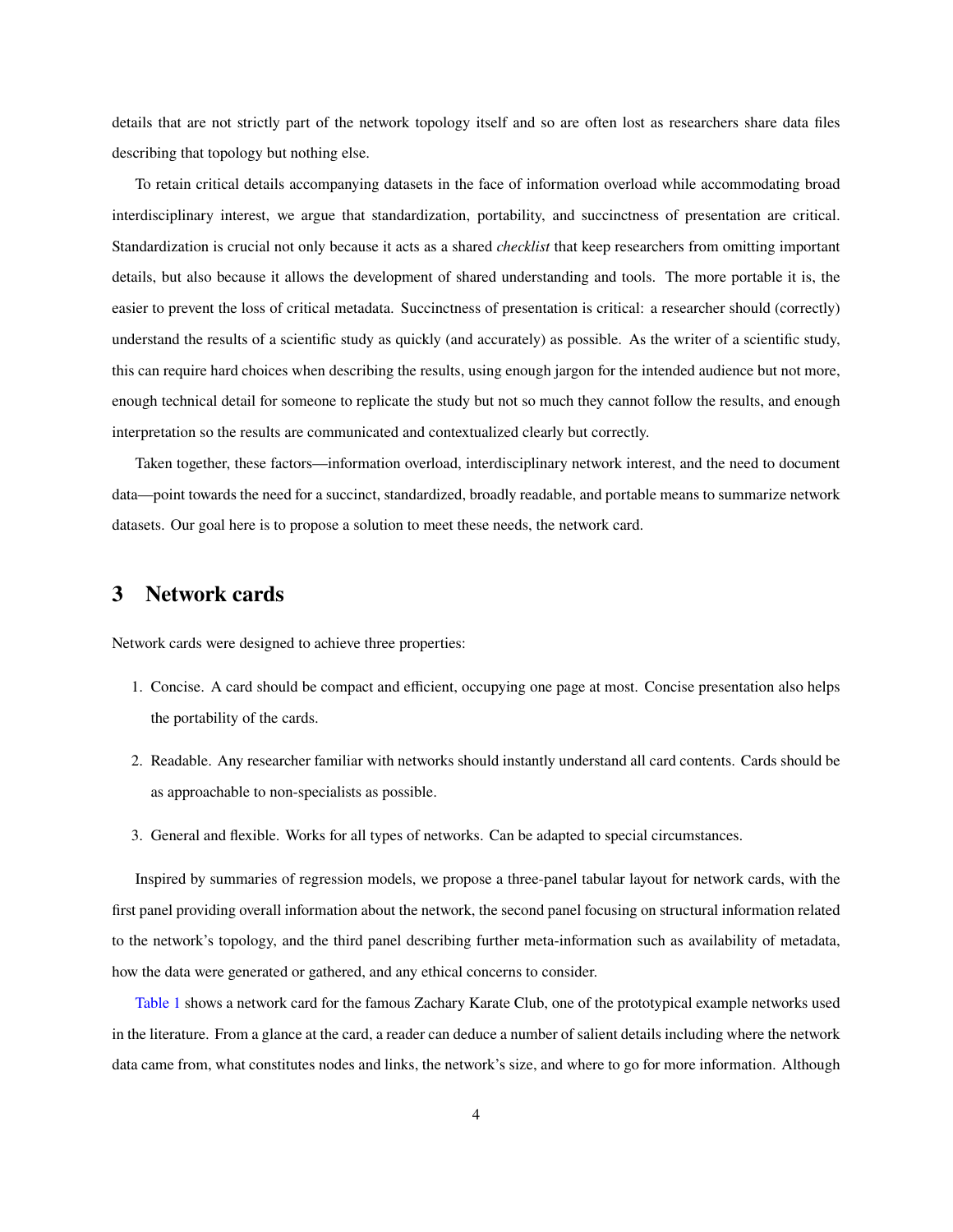the Karate Club is such a heavily used example, as we discussed above, less familiar may be some of the associated features of the club, such as when the data were gathered, and the fact that multiple interaction contexts were captured for the social ties in the network. If this network card can "follow" the data and be readily available, it would be less likely that such information gets lost.

We now discuss the contents of each panel of a network card in greater detail. [Appendix A](#page-13-0) contains a complete description, derived from our schema, of all entries broken down by panel.

#### **3.1 Overall information**

The top of each network card provides an overall description of the network, a name, whether the network is undirected or directed, whether there are link weights, and any further considerations worth bringing attention to. Sometimes left unstated, but absolutely crucial, is explicit definitions for the nodes and links. Almost always the first question a network scientist asks when a collaborator brings them unfamiliar network data is what constitutes the nodes and what relationship defines the links. We believe that providing a prominent and explicit venue for displaying these definitions is one of the most valuable aspects of network cards.

#### **3.2 Structure**

The second panel of a network card provides basic summary statistics for describing the structure of the network. We intentionally rely on the most common and broadly understood network statistics, ensuring cards are readable to as many researchers as possible. Our goal is to summarize the size, density, and connectivity of the network, so we report the number of nodes and links, the average degree, average clustering coefficient, whether the network is connected, and the degree assortativity of the network. If the network is connected, we report the network's diameter. If it is not connected, we report the number of connected components, the proportion of nodes in the largest component, a summary of the distribution of nodes per component (component size), and the diameter of the largest connected component. [Table 2,](#page-5-0) which we discuss in greater detail in [Sec.4,](#page-9-0) demonstrates these statistics.

Examining some network cards, one realizes there is some redundancy in these quantities. For example, the average degree  $\langle k \rangle$  comes directly from the numbers of nodes N and links M (via  $\langle k \rangle = 2M/N$ ), which we already report. While it is thus not strictly necessary, we believe it is worth including an entry describing the degree because (i) we can summarize more of the distribution than its first moment (see our notes on statistical summaries, below), (ii) it saves readers some (albeit simple) mental arithmetic while reading, and (iii) it provides a nice way to compare networks: often, differences in average degree are more important than different numbers of nodes or links. The clustering coefficient is another case where its inclusion is useful even if it appears unnecessary: for a bipartite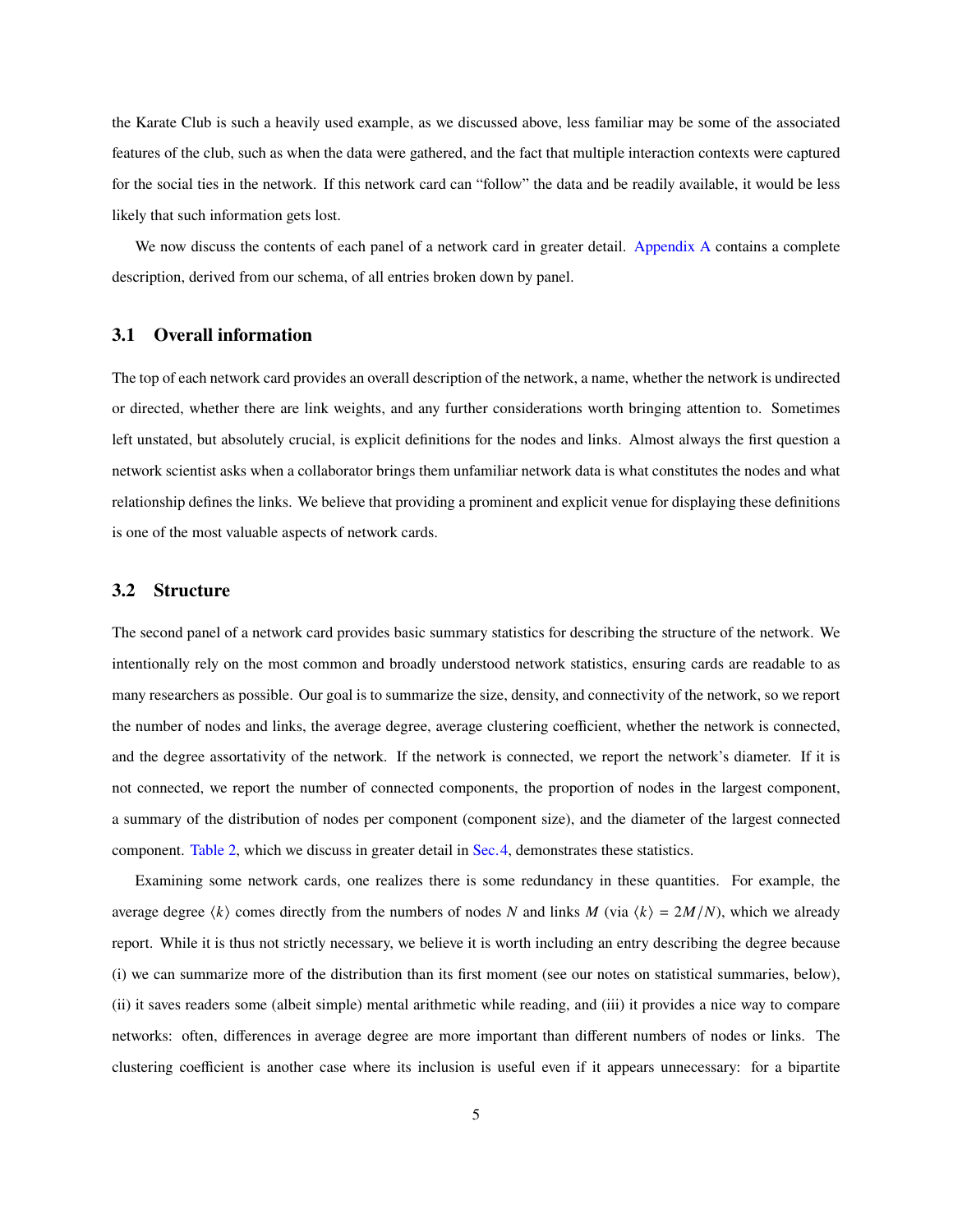<span id="page-5-0"></span>

| Name                         | M PL 058                                                       |  |  |  |
|------------------------------|----------------------------------------------------------------|--|--|--|
| Kind                         | Undirected, unweighted                                         |  |  |  |
| Nodes are                    | Plants and pollinators                                         |  |  |  |
| Links are                    | Pollination interactions                                       |  |  |  |
| Considerations               | Bipartite [32 plants, 81 pollinators]                          |  |  |  |
| Number of nodes              | 113                                                            |  |  |  |
| Number of links              | 319                                                            |  |  |  |
| Degree*                      | 5.646 [1, 28]                                                  |  |  |  |
| Clustering                   | $\theta$                                                       |  |  |  |
| Connected                    | 2 components [98.23% in largest]                               |  |  |  |
| Component size               | [111, 2]                                                       |  |  |  |
| Diameter                     | n/a                                                            |  |  |  |
| Largest component's diameter | 6                                                              |  |  |  |
| Assortativity (degree)       | $-0.379$                                                       |  |  |  |
| Node metadata                | Species name                                                   |  |  |  |
| Link metadata                | None                                                           |  |  |  |
| Date of creation             | Spring 2005                                                    |  |  |  |
| Data generating process      | Field observation at study sites in Natural Park of Cap        |  |  |  |
|                              | de Creus in Catalonia, Spain; data retrieved from web-of-      |  |  |  |
|                              | life.es                                                        |  |  |  |
| Ethics                       | Work complied with the current laws of Spain                   |  |  |  |
| Funding                      | <b>Integrated European Project Assessing Large Scale Risks</b> |  |  |  |
|                              | to Biodiversity with Tested Methods, Ministerio de Cien-       |  |  |  |
|                              | cia y Tecnología projects Efecto de las Especies Invasoras     |  |  |  |
|                              | en las Redes de Polinización, Determinantes Biológicos         |  |  |  |
|                              | del Riesgo de Invasiones Vegetales                             |  |  |  |
| Citation                     | Bartomeus et al. (2008) [24]                                   |  |  |  |

Table 2: Network card for a plant–pollinator network. This example shows how to highlight the details of a bipartite network.

network, clustering is zero by definition. However, we feel it is worth always including to maintain consistency and in this case to reinforce as a "sanity check" this natural feature of a bipartite network. (Imagine the dismay of someone writing code to process their data and discovering triangles in what should be a bipartite network!)

### **3.3 Meta-information**

Beyond general information about the network and summaries of the network's topology, we sought to capture additional salient details that describe the network without directly relating to the network data itself. The presence of metadata describing the elements of the network is top of mind, and we include entries for noting metadata describing nodes and describing links. Examples of node metadata include demographic variables for individuals in a social network or gene ontology terms for proteins in a PPI network. Examples of link metadata include the mode of communication in a contact network (e.g., text or phone call in a mobile phone network), and the link type (or interaction context) in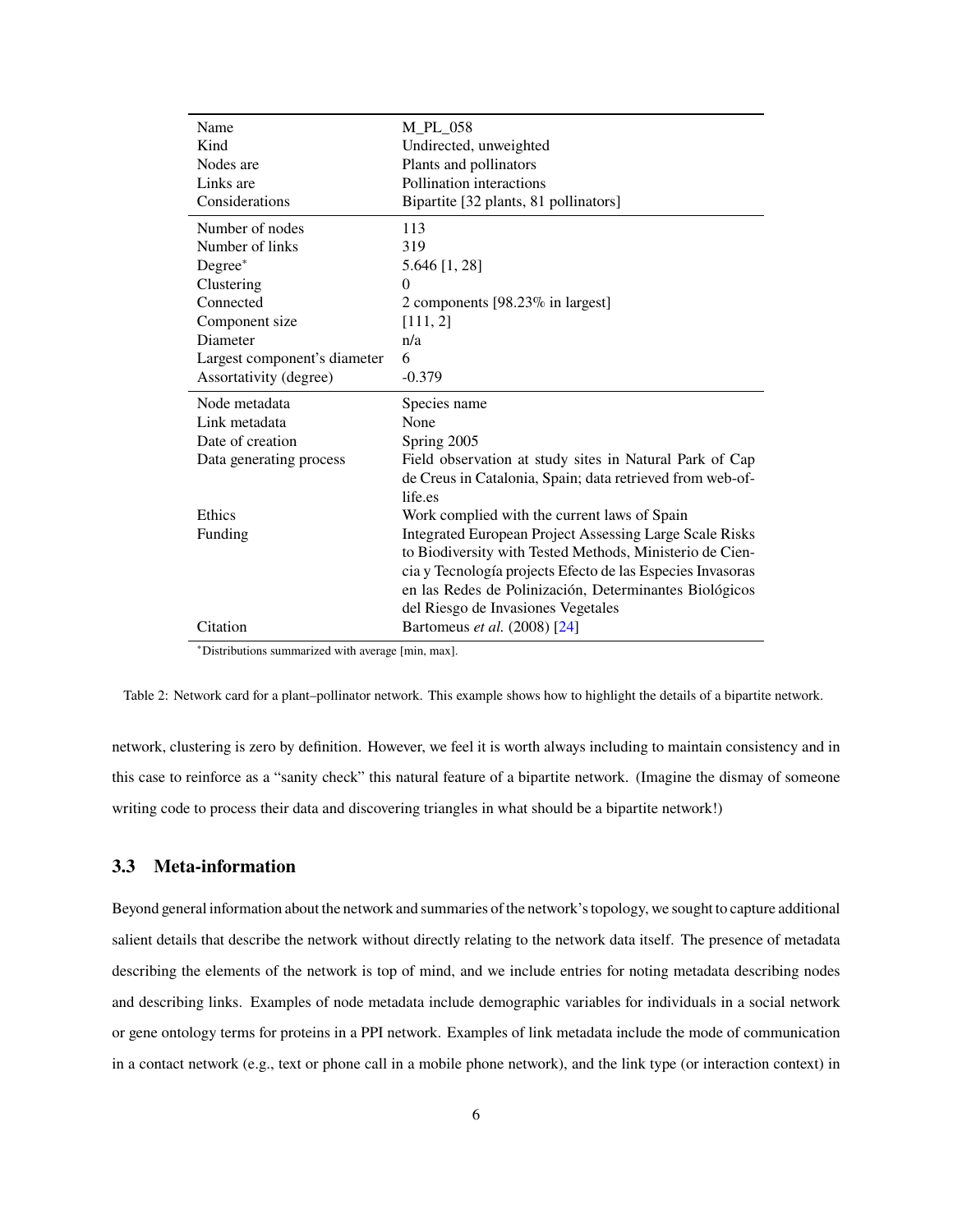a multilayer or multiplex network. Often these metadata draw on unique facets of the network under study and can enable novel research questions by drawing comparisons between features of the network and values in the metadata.

Next, we include information on the date of creation, allowing researchers to specify the time period of the dataset. In particular, we believe it is important to specify whether the network came from ongoing data collected over a long period. One situation where this is useful is for comparing networks (see below): we can use the date entry to distinguish, for instance, a network measured in 2020–21 from that network measured during 2022–23.

An entry describing the data generating process is also included in the meta-information box. Broadly construed, this entry is intended to briefly describe how the network data were collected, measured, captured, or otherwise quantified. A social network derived from mobile phone billing records can thus be distinguished from a social network derived from chest-worn proximity sensors and from a social network derived from manual observation by researchers. All are "social networks", but these very different generating processes will have profound impacts on the form of the network and how the data should be interpreted. Of course, networks are captured by all different manners of data generating processes, making it necessary to be flexible in what details to include, and some processes can be quite complex and difficult to describe succinctly. Nevertheless, brief descriptions of the process, even relying on citations for more information, are invaluable and essential.

Lastly, and in many ways most importantly, we provide entries for reporting ethical concerns, funding disclosures, and a citation. The ethics entry can be used highlight particular concerns such as whether the network data required informed consent or whether the network data can be freely shared or not. Researchers may also wish to indicate whether the data are inappropriate for certain applications.

#### **3.4 Important considerations**

Some important further considerations are worth noting.

**Importance of meta-information** While summary statistics of the topology can be extracted programmatically, data formats are often poor documents of ethical concerns, the meanings of nodes and links, the data generating process, and so forth, all of which are important for reproducibility and better understanding the data's nature. Network cards are therefore a valuable additional document, providing a succinct record of these critical but often ephemeral information that are not readily captured in the network's topology.

**Statistical summaries** Most networks are large and distributions of numeric network properties are typically employed, perhaps the most popular being the network's degree distribution, the number of connections per node. To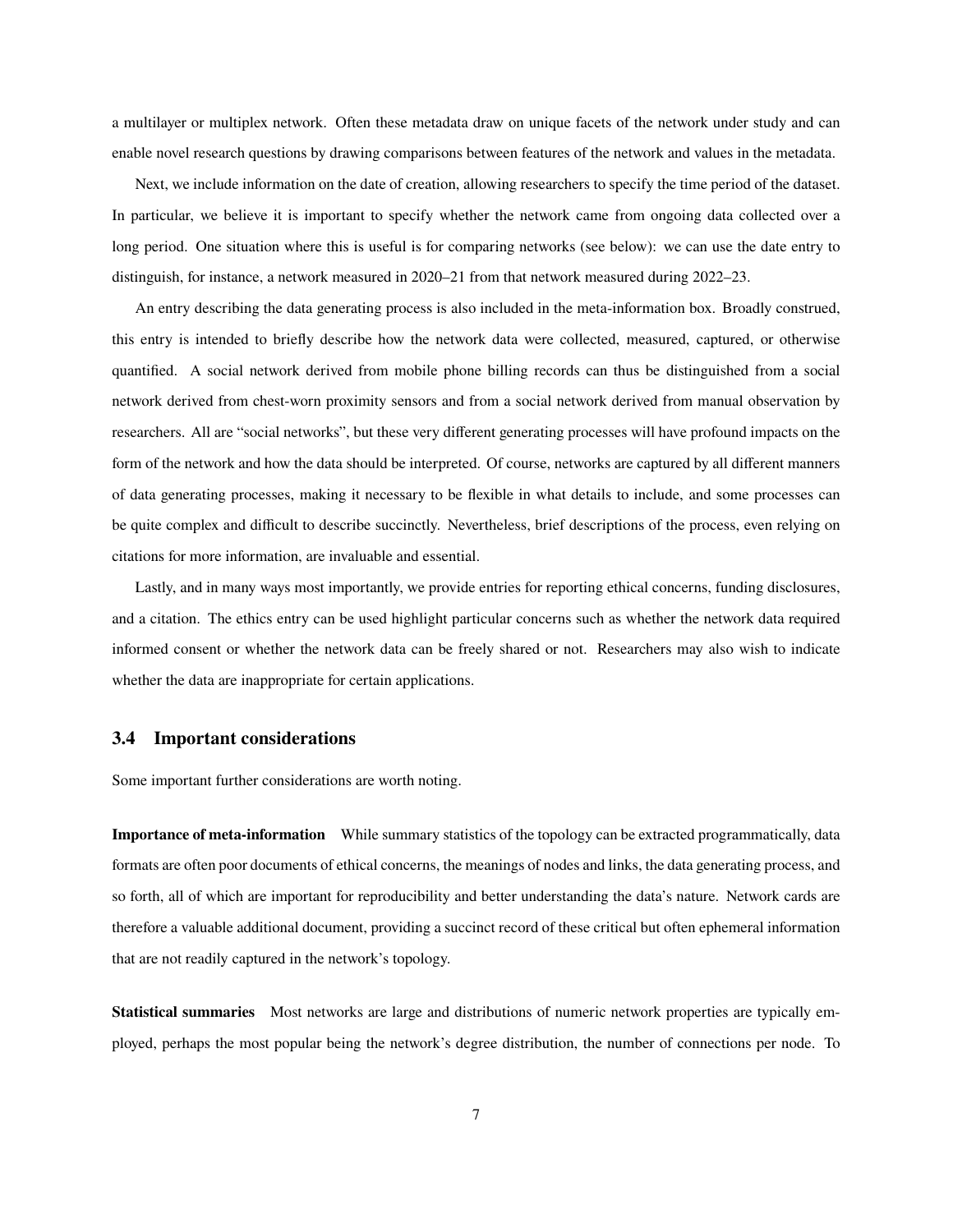include such information in a network card, we recommend using basic summary statistics, the simplicity of these statistics being key to our design goals. For most situations, a distribution can be summarized using the mean value along with a measure of range such as its minimum and maximum. However, many network statistics are heavy-tailed or broadly distributed and a more robust choice than the mean is the median. Therefore, we propose basic summaries of the form, "average [min, max]" or "median [5th percentile, 95th percentile]". One exception is if the quantity being summarized has only a few values. This can happen, for instance, when summarizing the component sizes of a network that is not connected but has, say, only two connected components—it does not make much sense to include summary statistics for only two values. We recommend simply including a list of the observed values when there are five or fewer values; our implementation (see below) will do this automatically. We encourage users of network cards to always include a footnote describing exactly how distributions are summarized such as we use in [Table 1.](#page-2-0)

**Absence of graphics** Graph layout visualizations are often used to present networks and we considered including an entry for such a figure. We decided against it for two reasons. One, layouts are not always helpful or appropriate. They work best for sparser and smaller networks. Many networks are simply too large or dense to be readable in a two-dimensional projection, as anyone who has found themselves staring at a "hairball" graphic can attest. Two, including graphics makes it more challenging to support formats such as plain text or spreadsheets. (This also rules out other graphical summaries such as histograms.) A purely written format makes such representations easy to produce.

**Comparing multiple networks** One particular strength of concise tabular summaries is that they are readily extended to multiple networks simply by adding additional columns. In other words, if a one-network card can be thought of as a two-column table, with the first column labeling each entry and the second for the entry's contents, then a "multicard" will have one column for labels and one column for each network. A multicard can be useful in several scenarios, such as comparing different network extraction techniques for the same data, capturing snapshots of a dynamic network, or even comparing replications of one study across different experiments. We show an example multicard in [Sec.4.](#page-9-0)

**Special networks** Networks are complex, and there is a whole zoology devoted to different forms of networks capturing all manner of different structural and dynamic properties. Our standard network card accounts for all combinations of directed, undirected, weighted, and unweighted networks, but many other types of networks exist, some of which can also be handled well by our standard card but others may require further consideration. We discuss ways to accommodate such networks.

Bipartite networks, where nodes form two disjoint sets and links exist only between nodes in different sets, can be accommodated with a standard card, but it is worth explicitly denoting the network's bipartiteness, as we do in [Table 2.](#page-5-0)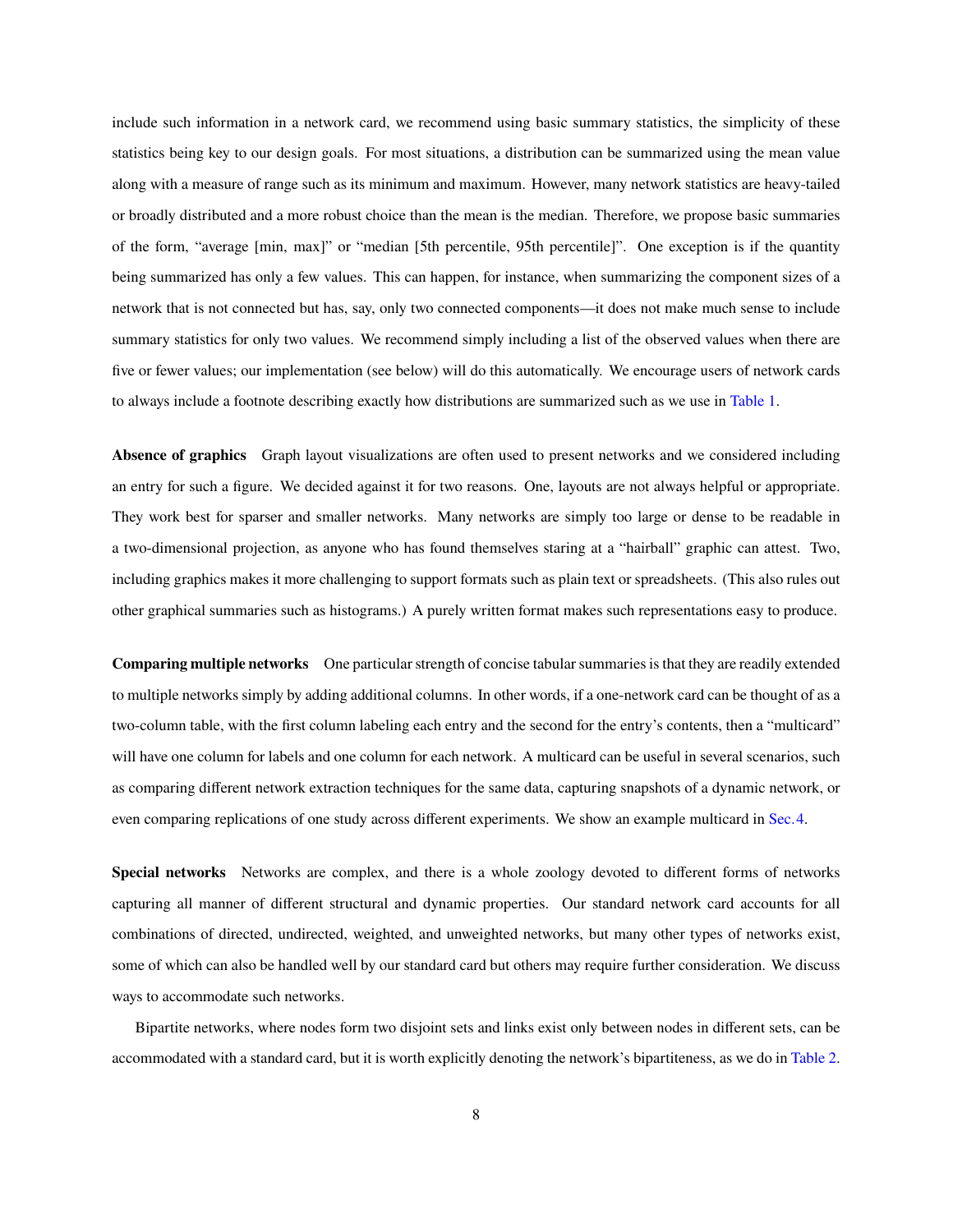Some statistics in the structure panel, such as the degree distribution, may be replicated to report the distribution for both node sets separately.

Temporal networks can be most naturally accommodated by either transforming them into a static network and noting its temporal nature as metadata (see [Table 3\)](#page-10-0), comparing multiple snapshots of the network with a multicard, or adapting some entries of the card (particularly those in the structure panel) to describe the temporal network directly. While this last option seems most appealing, it can in fact be the most challenging, as considerable research continues on how best to quantify temporal networks, and the results of this work have not yet experienced wide adoption compared to the more basic measures we used. And in terms of describing the results of transforming the dynamic network into a static network, a network multicard with one column for each choice of transform can actually work very well to demonstrate and compare those transformations against one another.

Signed networks, where edges have positive and negative values associated with them, can be handled in a standard network card simply by denoting signedness in the considerations entry. This entry can also include a basic statistic for the overall proportion of negative links, for example: "links are signed [23.5% links are negative]". For a signed network, it is crucial to denote the meaning of signedness in the "Links are" entry, for example: "links are ally (positive weight) or adversary (negative weight) ties".

Multilayer networks, where nodes are associated with one or more contexts or layers and links exist between or across layers, can also be handled by standard cards by denoting their layers as considerations and as node/link metadata. The structure of the different layers can be illustrated, at least when there are not too many layers, by either expanding each statistic, for example reporting layerwise the sizes, densities, and so forth, or by using a multicard where each column describes a layer of the network. It may be worth including multilayer-specific statistics in the structure panel of the card, but again relying on uncommon measures may not be worth the loss in readability to some audiences. Important considerations to note are if the network is multiplex, where nodes "replicate" across each layer and, closely related to multiplex, if the network is multirelation, where multiple links can exist between nodes (cf. [Table 1\)](#page-2-0). Both situations can be well described using the node and link metadata entries as well as the considerations entry as needed.

Lastly, higher-order networks or hypergraphs have recently seen increased interest. A network card can immediately indicate whether the network is higher-order using the 'Links are' entry, for example: "Links are: social groups (hyperlinks)". Among the possible choices for additional statistics to describe the hypergraph's structure, we recommend at minimum adding a statistic for the distribution of link size (nodes per link). This basic quantity should be broadly understood by readers and captures much useful information. Other statistics specific to higher-order networks may be worth including as well, again under the caveat that broad readability of the card should be maintained as much as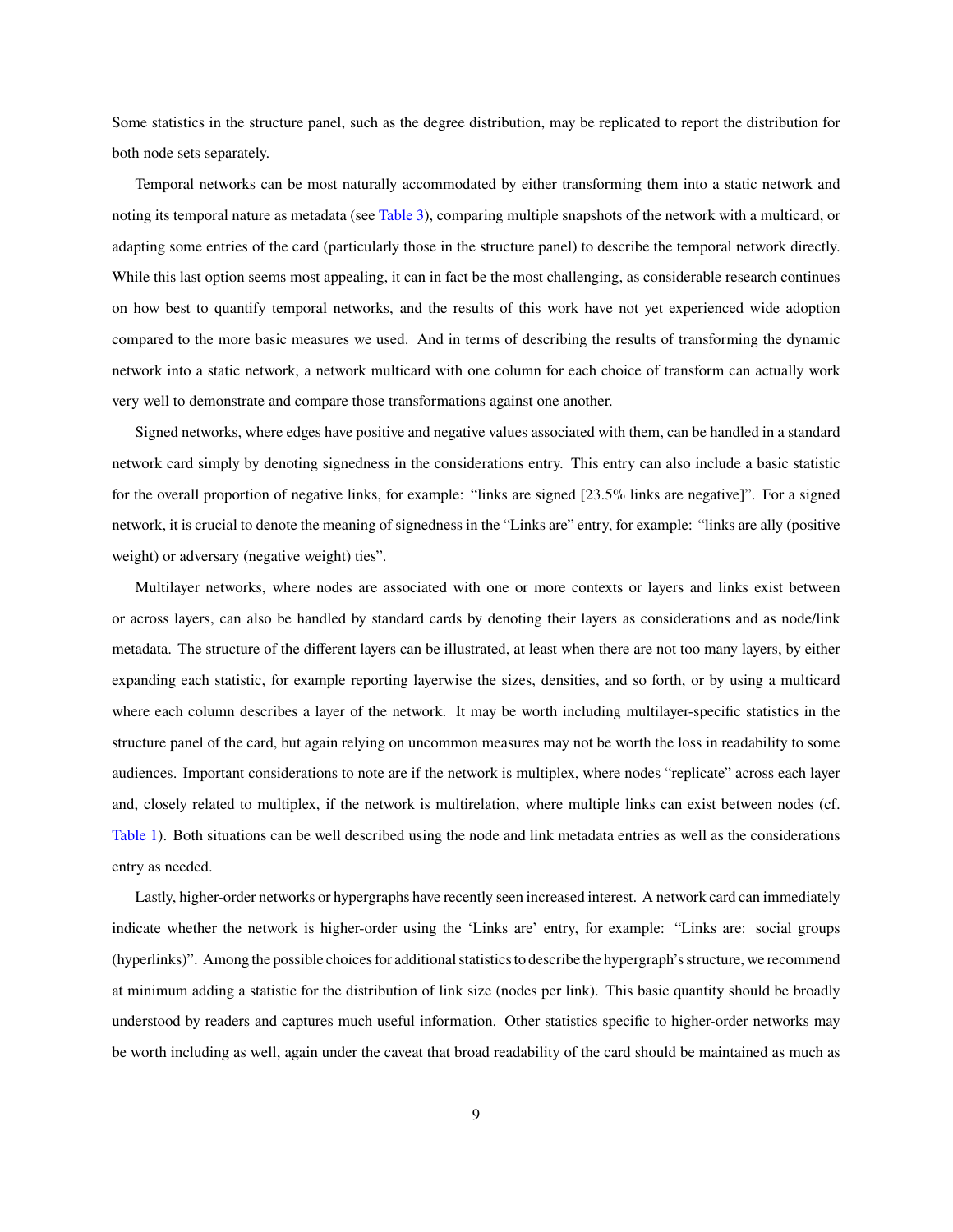<span id="page-9-1"></span>possible.

**Implementation** To make network cards easy to use, we have created an open source implementation available online [\(github.com/network-cards\)](https://github.com/network-cards/network-cards). Our package facilitates generating network cards as tables and spreadsheets, and to read and write network cards in a standard format (we provide a schema). We also provide templates for the common network types that researches can complete manually.

### <span id="page-9-0"></span>**4 Examples of network cards**

We have assembled some example networks meant to highlight the usefulness of network cards as summaries across research problems involving network data. These examples span social, biological and ecological research.

Our first example, already introduced in [Table 1,](#page-2-0) is the famous Zachary Karate Club. As noted earlier, it displays both commonly known properties of the network as well as hardly-discussed features (multiple interaction contexts).

[Table 2,](#page-5-0) also previously seen, shows a network card for a bipartite plant–pollinator network [\[24\]](#page-15-10). This network, collected from field observations in Spain, highlights the card's flexibility at concisely capturing metadata. In particular, it describes the bipartiteness including the numbers of plants and pollinators, the available metadata (species names are associated with each node), and the study details (when and where the data were collected). We also see the network is relatively dense, is not globally connected due to a single disjoint link, and the nodes are strongly degree dissortative.

Next, [Table 3](#page-10-0) shows the network card for a temporal contact network [\[25\]](#page-15-11). This network was captured from proximity sensors worn by participants. We transform the temporal network data to a weighted network and the network card succinctly documents our processing. As expected for most social networks due to triadic closure, this network is triangle-heavy, with a clustering coefficient greater than 0.5. Like the previous example, we again see that the network consists of two disconnected components, where one contains most nodes. This network card also illustrates how one can describe ethical concerns for the study, including acquiring informed consent from study participants.

[Table 4](#page-11-0) meanwhile, shows the network card for the recently released HuRI, the human reference interactome [\[26\]](#page-15-12). This example shows how biological information can be put into a card, describing the gene metadata associated with nodes in the network and a brief description of the high-throughput assays used to infer protein-protein interactions (PPIs). A researcher interested in these data will immediately know where they can turn to enrich their study with node metadata, in this case using standard GENCODE gene annotations. HuRI also exhibits self-loops, capturing a small set of self-interacting proteins, and the card naturally draws attention to this information.

Luck *et al.* contrast HuRI with pre-existing PPI networks, one ("Lit-BM") extracted binary interactions from literature curated datasets, another ("HI-union") combined all previous screening experiments conducted by the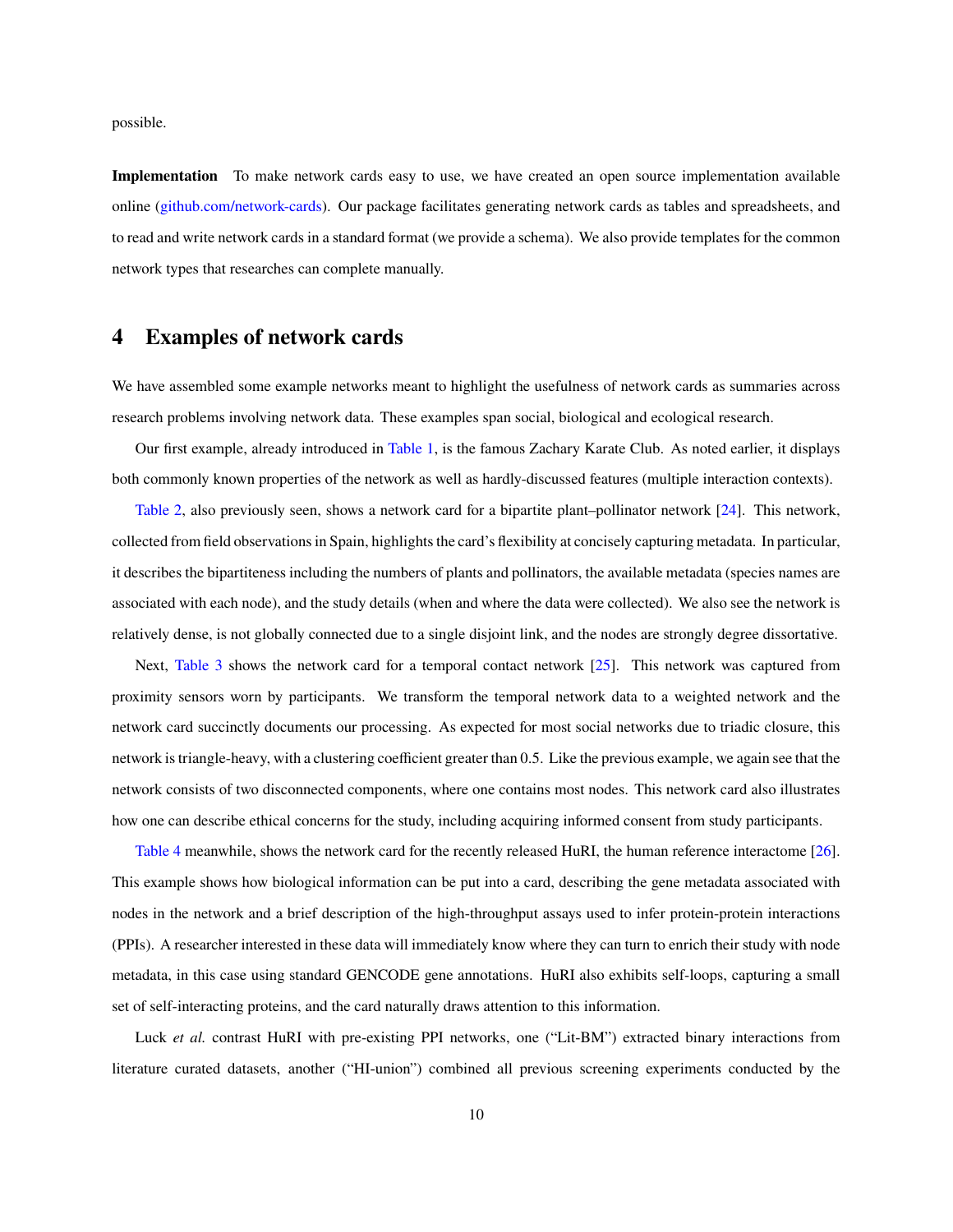<span id="page-10-0"></span>

| Name                         | <b>TNet Malawi Pilot</b>                                                                                           |
|------------------------------|--------------------------------------------------------------------------------------------------------------------|
| Kind                         | Undirected, weighted                                                                                               |
| Nodes are                    | Study participants                                                                                                 |
| Links are                    | Close proximity interactions                                                                                       |
| Link weights are             | Number of interactions                                                                                             |
| Considerations               |                                                                                                                    |
| Number of nodes              | 86                                                                                                                 |
| Number of links              | 347                                                                                                                |
| Degree*                      | 8.070 [1, 31]                                                                                                      |
| Clustering                   | 0.527                                                                                                              |
| Connected                    | 2 components $[97.67\%$ in largest]                                                                                |
| Component size               | [84, 2]                                                                                                            |
| Diameter                     | n/a                                                                                                                |
| Largest component's diameter | 5                                                                                                                  |
| Assortativity (degree)       | 0.0363                                                                                                             |
| Node metadata                | None                                                                                                               |
| Link metadata                | Time and duration of interaction                                                                                   |
| Date of creation             | 2019-12-16 to 2020-01-10                                                                                           |
| Data generating process      | Study participants in a rural village in Malawi wore a<br>low-power sensor on the chest to measure their proximity |
|                              | to other participants. Time of contact was recorded and                                                            |
|                              | transformed to link weights                                                                                        |
| Ethics                       | Written consent was obtained from all participants or their                                                        |
|                              | guardians (both, in the case of adolescents). Study ap-                                                            |
|                              | proved by Ethical Committee at the University of Zurich                                                            |
|                              | (OEC IRB #2018-046) and Ethical Committee at College                                                               |
|                              | of Medicine in Malawi (P.10/19/2825)                                                                               |
| Funding                      | UNICEF Malawi and support from the Lagrange Project                                                                |
|                              | funded by the CRT Foundation                                                                                       |
| Citation                     | Ozella et al. (2021) [25]                                                                                          |

Table 3: Network card for a temporal contact (close proximity) network. This example highlights using a card to document transformation of a dynamic network to a (weighted) static network as well as describing ethical concerns (informed consent).

research group with HuRI. We compare these networks with HuRI in a multicard shown in [Table 5.](#page-12-0) With these summaries, we can succinctly define the similarities and differences in the networks, both in their data generating processes and in their structure.

## **5 Discussion**

In this paper we propose network cards, simple and accessible tabular summaries of network datasets. Network cards are intended to be concise, readable, and flexible. Using a corpus of example networks, we highlight the information contained within network cards and how researchers can employ them in their own work. To help researchers use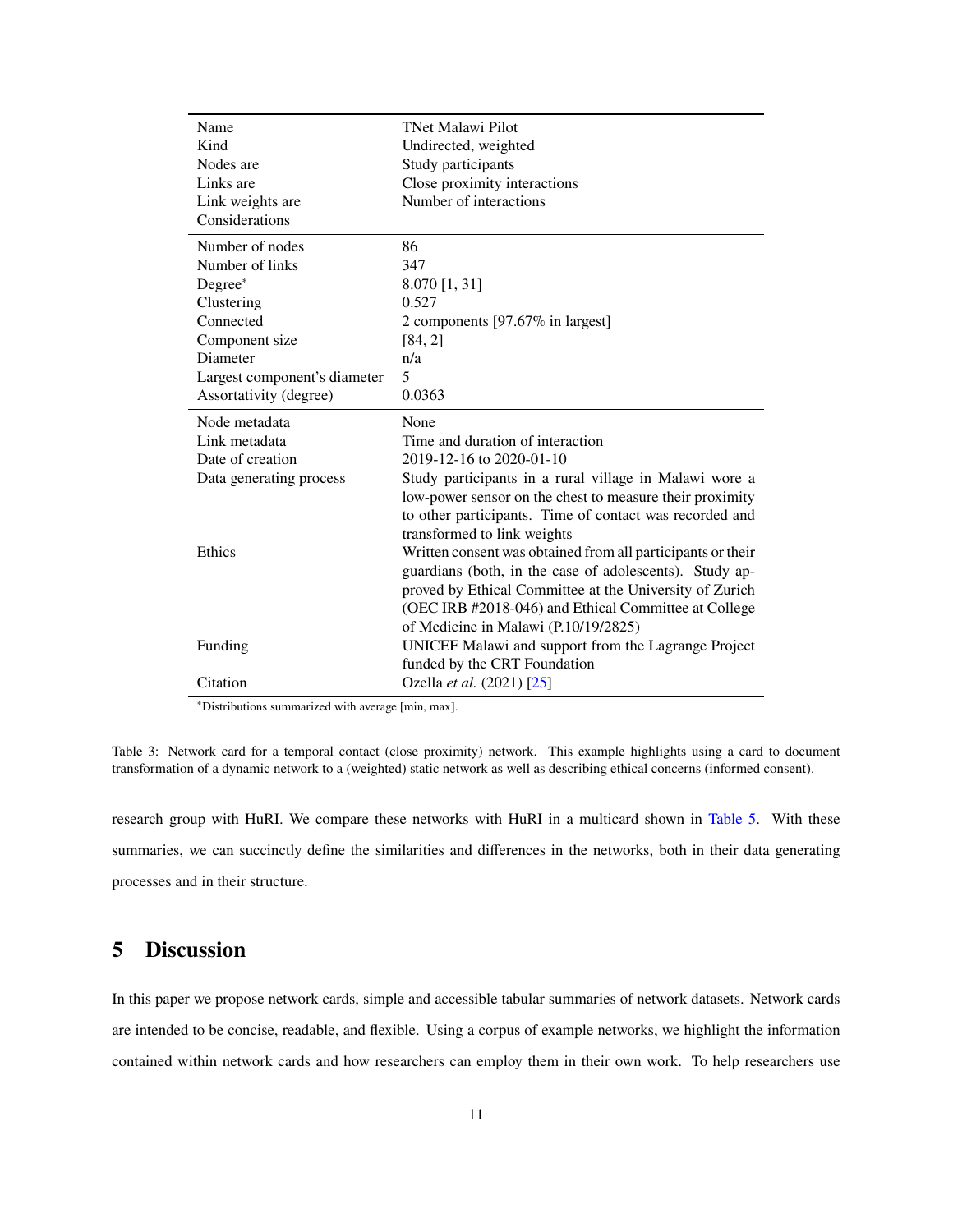<span id="page-11-1"></span><span id="page-11-0"></span>

| Name                         | H <sub>U</sub> RI                                        |  |  |  |
|------------------------------|----------------------------------------------------------|--|--|--|
| Kind                         | Undirected, unweighted                                   |  |  |  |
| Nodes are                    | Human proteins                                           |  |  |  |
| Links are                    | Binary protein interactions                              |  |  |  |
| Considerations               |                                                          |  |  |  |
| Number of nodes              | 8272                                                     |  |  |  |
| Number of links              | 52 548 [480 self-loops]                                  |  |  |  |
| $Degree^*$                   | 12.705 [1, 500]                                          |  |  |  |
| Clustering                   | 0.0592                                                   |  |  |  |
| Connected                    | 72 components [98.51% in largest]                        |  |  |  |
| Component size*              | 114.889 [1, 8 149]                                       |  |  |  |
| Diameter                     | n/a                                                      |  |  |  |
| Largest component's diameter | 12                                                       |  |  |  |
| Assortativity (degree)       | $-0.115$                                                 |  |  |  |
| Node metadata                | GENCODE v27 gene annotations                             |  |  |  |
| Link metadata                | None                                                     |  |  |  |
| Date of creation             | 2019                                                     |  |  |  |
| Data generating process      | Links inferred using a high-throughput three-panel yeast |  |  |  |
|                              | two-hybrid assay applied to pairs of protein-encoding    |  |  |  |
|                              | genes taken from human ORFeome v9.1                      |  |  |  |
| Funding                      | National Institutes of Health and others                 |  |  |  |
| Citation                     | Luck <i>et al.</i> $(2020)$ [26]                         |  |  |  |

|  |  | Table 4: Network card for a protein-protein interaction network. |  |
|--|--|------------------------------------------------------------------|--|
|  |  |                                                                  |  |

network cards, we have created a schema, fill-in templates, and an open source software package for generating cards, all available at [github.com/network-cards.](https://github.com/network-cards/network-cards)

Broad adoption of network cards may lead to three potential benefits. One, it becomes easier to understand papers using network data. Readers can more quickly grasp the most salient details of the network or networks employed in the study—what are the nodes, what are the links, when was the network data collected—when those details are presented in a standard manner the reader is accustomed to. Quick and accessible information summaries are increasingly important as the volume of scientific research grows [\[27\]](#page-16-0).

A second potential benefit of network cards stems from their highlighting of non-structural information such as ethical concerns or the presence of metadata, serving as a useful checklist. By drawing attention to these facets of the data, readers are better equipped to understand the appropriateness and broader consequences of working with the network data, especially important for data that come with ethical or privacy concerns. Highlighting these details is important if the data are available and the reader wishes to use it themselves [\[7\]](#page-14-6). Those details, which may be lost when considering only the network structure, may reveal that the data may not be suitable for certain purposes. The succinctness of network cards can increase the chances for researchers to correctly identify which data to use for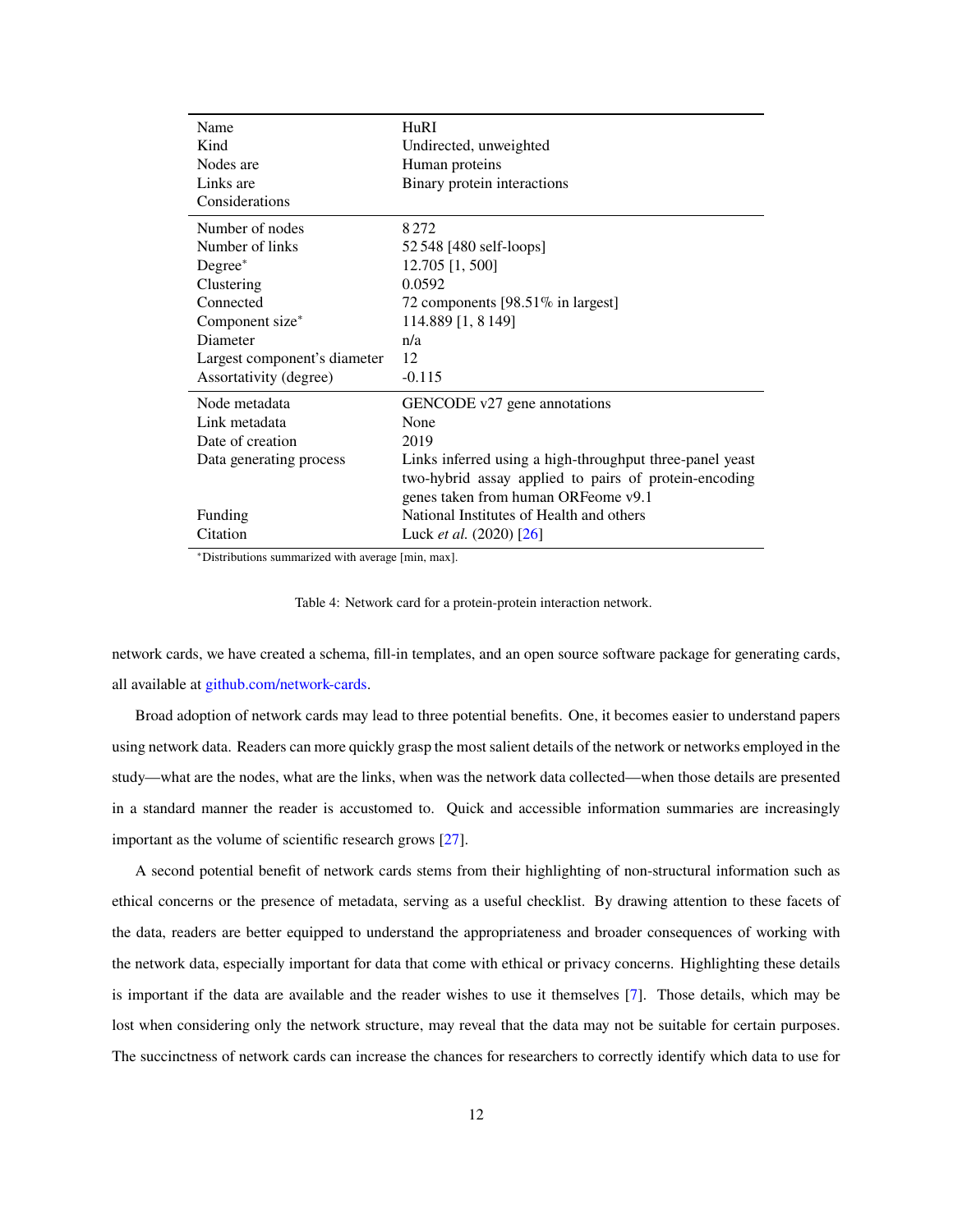<span id="page-12-1"></span><span id="page-12-0"></span>

| Name                         | Lit-BM                  | HuRI                      | HI-union                  |
|------------------------------|-------------------------|---------------------------|---------------------------|
| Kind                         | Undirected, unweighted  | Undirected, unweighted    | Undirected, unweighted    |
| Nodes are                    | Human proteins          | Human proteins            | Human proteins            |
| Links are                    | Binary protein          | Binary protein            | Binary protein            |
|                              | interactions            | interactions              | interactions              |
| Considerations               |                         |                           | HI-union includes HuRI    |
| Number of nodes              | 6047                    | 8272                      | 9094                      |
| Number of links              | 13 441 [683 self-loops] | 52 548 [480 self-loops]   | 64 006 [764 self-loops]   |
| Degree*                      | 4.446 [1, 415]          | 12.705 [1, 500]           | 14.077 [1, 641]           |
| Clustering                   | 0.0618                  | 0.0592                    | 0.0621                    |
| Connected                    | 248 components          | 72 components $[98.51\%]$ | 70 components $[98.81\%]$ |
|                              | [92.31 $%$ in largest]  | in largest]               | in largest]               |
| Component size*              | 24.383 [1, 5582]        | 114.889 [1, 8 149]        | 129.914 [1, 8 986]        |
| Diameter                     | n/a                     | n/a                       | n/a                       |
| Largest component's diameter | 13                      | 12                        | 11                        |
| Assortativity (degree)       | $-0.0876$               | $-0.115$                  | $-0.131$                  |
| Node metadata                | GENCODE v27 gene        | GENCODE v27 gene          | GENCODE v27 gene          |
|                              | annotations             | annotations               | annotations               |
| Link metadata                | None                    | None                      | None                      |
| Date of creation             | 2019                    | 2019                      | 2005-2019                 |
| Data generating process      | Links taken from        | Links inferred using a    | Links taken from union    |
|                              | literature-curated data | high-throughput           | of previous PPI screens   |
|                              | set                     | three-panel yeast         |                           |
|                              |                         | two-hybrid assay applied  |                           |
|                              |                         | to pairs of               |                           |
|                              |                         | protein-encoding genes    |                           |
|                              |                         | taken from human          |                           |
|                              |                         | ORFeome v9.1              |                           |
| Funding                      | National Institutes of  | National Institutes of    | National Institutes of    |
|                              | Health and others       | Health and others         | Health and others         |
| Citation                     | Luck et al. (2020) [26] | Luck et al. (2020) [26]   | Luck et al. (2020) [26]   |

Table 5: A network "multicard". Here the HuRI network [\(Table 4\)](#page-11-0) is compared against two other networks from the same study [\[26\]](#page-15-12). A reader can quickly ascertain similarities and differences between the networks.

#### themselves.

Lastly, a third benefit of broad use of network cards comes through automation. It is more common for papers to examine a corpus of hundreds or even thousands of different networks [\[28,](#page-16-1) [29,](#page-16-2) [30,](#page-16-3) [31,](#page-16-4) [32,](#page-16-5) [33\]](#page-16-6). Analyzing networks at this scale is invaluable for revealing broad patterns and trends across research domains [\[34\]](#page-16-7). But such scale requires automation: code must be written to analyze each network programmatically. Network cards admit a machinereadable JSON format, for which we provide a schema. If network cards are created when networks are added to large corpora, then subsequent analysis programs can read those cards at the same time they read the network data itself. In other words, standardizing the representation of network meta-information using cards has the potential to make that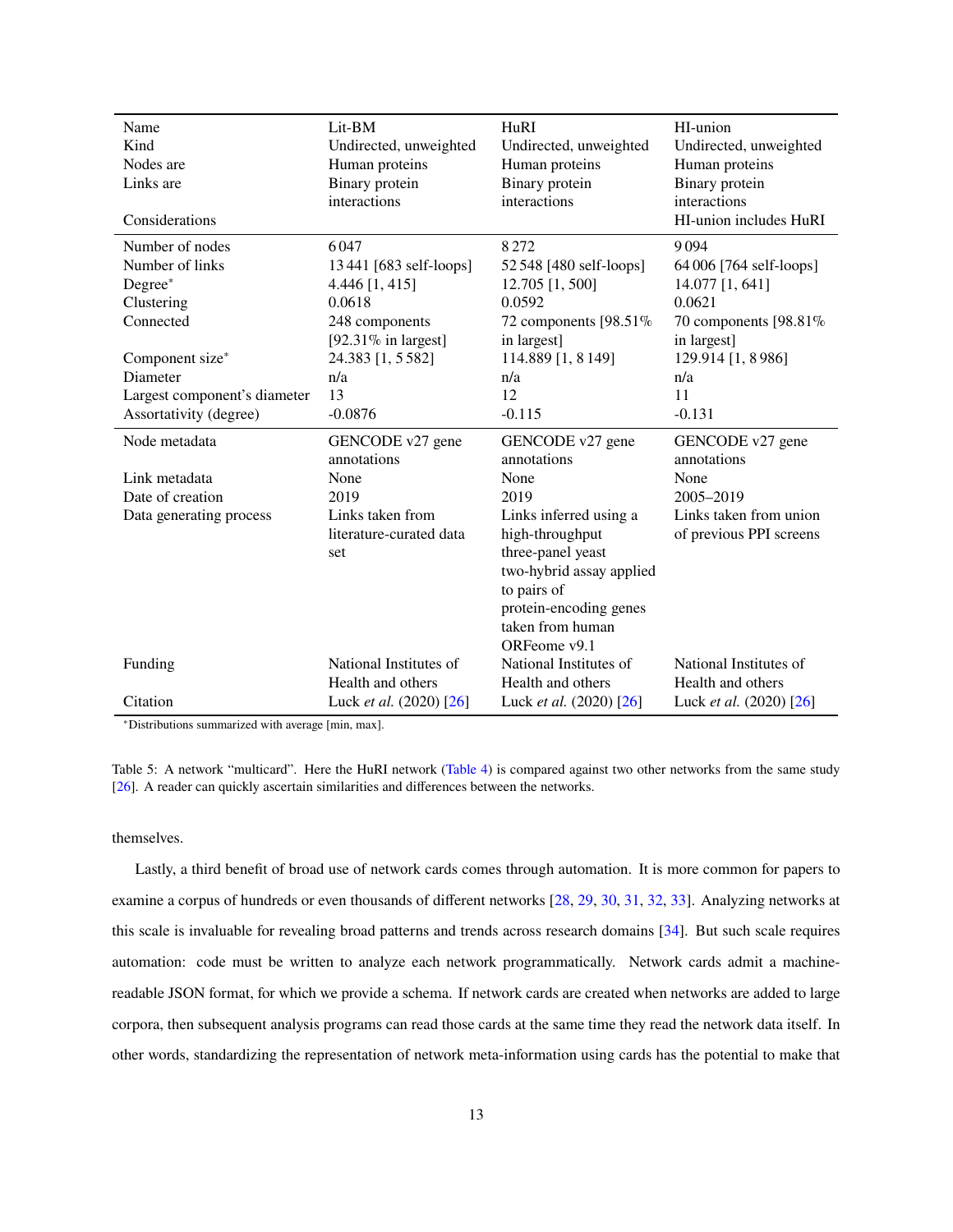meta-information computationally accessible which can then drive a deeper understanding of network corpora.

# **Acknowledgments**

J.B. acknowledges support by Google Open Source under the Open Source Complex Ecosystems And Networks (OCEAN) project. Y.-Y.A. acknowledges support by the Air Force Office of Scientific Research under award number FA9550-19-1-0391.

## <span id="page-13-0"></span>**A Card contents**

Here we list all the entries that constitute the standard three-panel network card. These entries are organized by panel and the descriptions were derived from a schema we have drafted to help with the standardization process.

**Overall** Describes the network type (directed, weighted, etc.), what do nodes and links represent, what other key considerations do the data entail.

**Name** A written identifier for the network

**Kind** Is the network undirected, unweighted, etc..

**Nodes are** The definition of nodes.

**Links are** The definition of links (edges).

**Link weights are** The definition of link (edge) weights.

**Considerations** What considerations should be taken into account regarding the network's overall properties.

**Structure** Summary statistics for the size, density, and other properties of the network structure.

**Number of nodes** The number of nodes in the network.

**Number of links** The number of links (edges) in the network.

**Degree** A summary of the degree distribution.

**Clustering** The average clustering of the network.

**Connected** A description and summary of the network's connectivity.

**Component size** An optional description about the sizes of the network's components.

**Diameter** The diameter of the network, if connected.

**Largest component's diameter** The diameter of the largest component's induced subgraph, if network is not connected.

**Assortativity (degree)** The degree assortativity of the network.

**Meta-information** Further details such as the presence of any node or link metadata, data collection documentation, ethical considerations, citations, and any funding acknowledgments.

**Node metadata** A description of any metadata associated with nodes.

**Link metadata** A description of any metadata associated with links.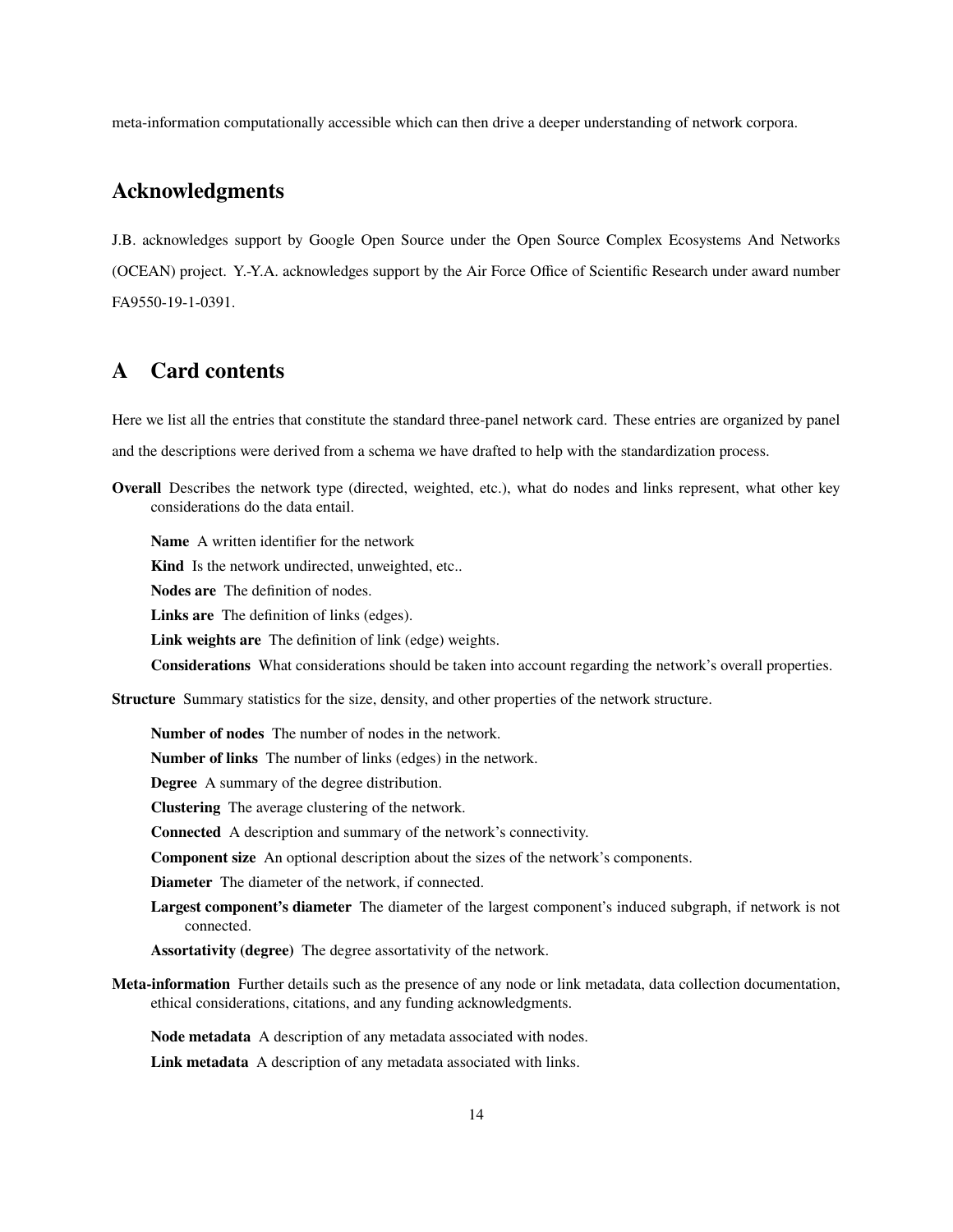**Date of creation** A description of when the network data were gathered or created. **Data generating process** A description of how the network data were generated. **Ethics** A description of ethical considerations for the network data. **Funding** A description of funding related to the network data. **Citation** A citation and/or DOI associated with the network data.

For more details, please see [github.com/network-cards.](https://github.com/network-cards/network-cards)

## **References**

- <span id="page-14-0"></span>[1] K. Börner, S. Sanyal, A. Vespignani, *et al.*, "Network science," *Annu. Rev. Inf. Sci. Technol.*, vol. 41, no. 1, pp. 537–607, 2007. [1,](#page-0-0) [3](#page-2-1)
- <span id="page-14-1"></span>[2] M. Mitchell, *Complexity: a guided tour*. Oxford [England]; New York: Oxford University Press, 2009. [1](#page-0-0)
- <span id="page-14-2"></span>[3] M. E. J. Newman, *Networks: An Introduction*. Oxford University Press, 2nd ed., 2018. [1](#page-0-0)
- <span id="page-14-3"></span>[4] F. Menczer, S. Fortunato, and C. A. Davis, *A First Course in Network Science*. Cambridge: Cambridge University Press, 2020. [1](#page-0-0)
- <span id="page-14-4"></span>[5] D. Lazer, A. Pentland, L. Adamic, S. Aral, A.-L. Barabási, D. Brewer, N. Christakis, N. Contractor, J. Fowler, M. Gutmann, T. Jebara, G. King, M. Macy, D. Roy, and M. Van Alstyne, "Computational social science," *Science*, vol. 323, no. 5915, p. 721–723, 2009. [1](#page-0-0)
- <span id="page-14-5"></span>[6] M. Mitchell, S. Wu, A. Zaldivar, P. Barnes, L. Vasserman, B. Hutchinson, E. Spitzer, I. D. Raji, and T. Gebru, "Model cards for model reporting," in *Proceedings of the Conference on Fairness, Accountability, and Transparency*, (Atlanta GA USA), p. 220–229, ACM, 2019. [1](#page-0-0)
- <span id="page-14-6"></span>[7] T. Gebru, J. Morgenstern, B. Vecchione, J. W. Vaughan, H. Wallach, H. D. Iii, and K. Crawford, "Datasheets for datasets," *Communications of the ACM*, vol. 64, no. 12, p. 86–92, 2021. [1,](#page-0-0) [2,](#page-1-1) [12](#page-11-1)
- <span id="page-14-7"></span>[8] W. W. Zachary, "An information flow model for conflict and fission in small groups," *Journal of anthropological research*, vol. 33, no. 4, pp. 452–473, 1977. [2](#page-1-1)
- <span id="page-14-8"></span>[9] A. Brückner, C. Polge, N. Lentze, D. Auerbach, and U. Schlattner, "Yeast two-hybrid, a powerful tool for systems biology," *International Journal of Molecular Sciences*, vol. 10, no. 6, p. 2763–2788, 2009. [2](#page-1-1)
- <span id="page-14-9"></span>[10] A.-C. Gingras, M. Gstaiger, B. Raught, and R. Aebersold, "Analysis of protein complexes using mass spectrometry," *Nature Reviews Molecular Cell Biology*, vol. 8, no. 8, p. 645–654, 2007. [2](#page-1-1)
- <span id="page-14-10"></span>[11] L. Bornmann and R. Mutz, "Growth rates of modern science: A bibliometric analysis based on the number of publications and cited references: Growth rates of modern science: A bibliometric analysis based on the number of publications and cited references," *Journal of the Association for Information Science and Technology*, vol. 66, no. 11, p. 2215–2222, 2015. [3](#page-2-1)
- <span id="page-14-11"></span>[12] S. Fortunato, C. T. Bergstrom, K. Börner, J. A. Evans, D. Helbing, S. Milojević, A. M. Petersen, F. Radicchi, R. Sinatra, B. Uzzi, A. Vespignani, L. Waltman, D. Wang, and A.-L. Barabási, "Science of science," *Science*, vol. 359, no. 6379, p. eaao0185, 2018. [3](#page-2-1)
- <span id="page-14-12"></span>[13] L. Bornmann, R. Haunschild, and R. Mutz, "Growth rates of modern science: a latent piecewise growth curve approach to model publication numbers from established and new literature databases," *Humanities and Social Sciences Communications*, vol. 8, no. 1, p. 224, 2021. [3](#page-2-1)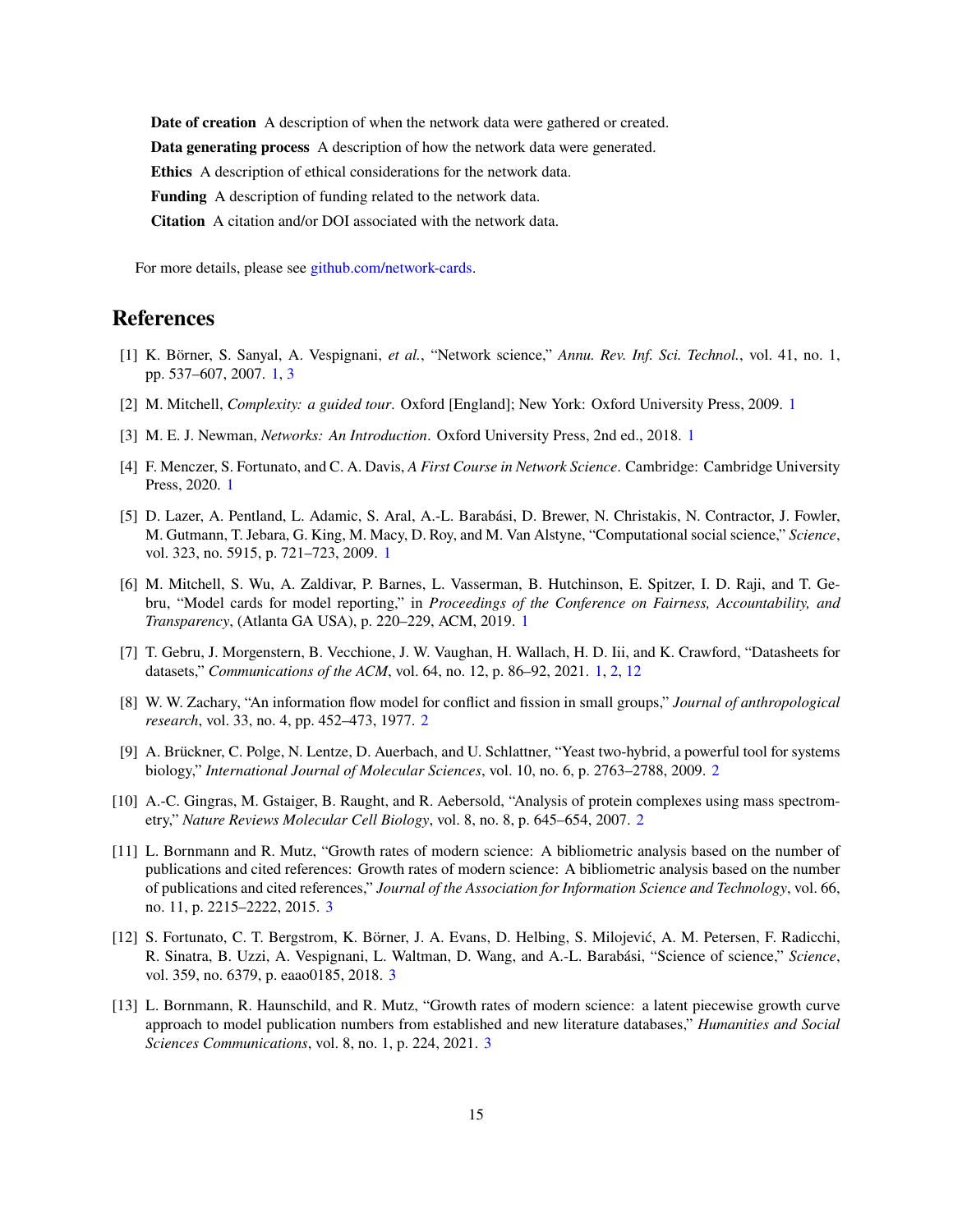- <span id="page-15-0"></span>[14] J. P. A. Ioannidis, "Why most published research findings are false," *PLoS Medicine*, vol. 2, no. 8, p. e124, 2005. [3](#page-2-1)
- <span id="page-15-1"></span>[15] O. S. Collaboration, "Estimating the reproducibility of psychological science," *Science*, vol. 349, no. 6251, p. aac4716, 2015. [3](#page-2-1)
- <span id="page-15-2"></span>[16] S. B. Nissen, T. Magidson, K. Gross, and C. T. Bergstrom, "Publication bias and the canonization of false facts," *eLife*, vol. 5, p. e21451, 2016. [3](#page-2-1)
- <span id="page-15-3"></span>[17] A. Cockburn, P. Dragicevic, L. Besançon, and C. Gutwin, "Threats of a replication crisis in empirical computer science," *Communications of the ACM*, vol. 63, no. 8, p. 70–79, 2020. [3](#page-2-1)
- <span id="page-15-4"></span>[18] E. Loken and A. Gelman, "Measurement error and the replication crisis," *Science*, vol. 355, no. 6325, p. 584–585, 2017. [3](#page-2-1)
- <span id="page-15-5"></span>[19] D. J. Benjamin, J. O. Berger, M. Johannesson, B. A. Nosek, E.-J. Wagenmakers, R. Berk, K. A. Bollen, B. Brembs, L. Brown, C. Camerer, D. Cesarini, C. D. Chambers, M. Clyde, T. D. Cook, P. De Boeck, Z. Dienes, A. Dreber, K. Easwaran, C. Efferson, E. Fehr, F. Fidler, A. P. Field, M. Forster, E. I. George, R. Gonzalez, S. Goodman, E. Green, D. P. Green, A. G. Greenwald, J. D. Hadfield, L. V. Hedges, L. Held, T. Hua Ho, H. Hoijtink, D. J. Hruschka, K. Imai, G. Imbens, J. P. A. Ioannidis, M. Jeon, J. H. Jones, M. Kirchler, D. Laibson, J. List, R. Little, A. Lupia, E. Machery, S. E. Maxwell, M. McCarthy, D. A. Moore, S. L. Morgan, M. Munafó, S. Nakagawa, B. Nyhan, T. H. Parker, L. Pericchi, M. Perugini, J. Rouder, J. Rousseau, V. Savalei, F. D. Schönbrodt, T. Sellke, B. Sinclair, D. Tingley, T. Van Zandt, S. Vazire, D. J. Watts, C. Winship, R. L. Wolpert, Y. Xie, C. Young, J. Zinman, and V. E. Johnson, "Redefine statistical significance," *Nature Human Behaviour*, vol. 2, no. 1, p. 6–10, 2018. [3](#page-2-1)
- <span id="page-15-6"></span>[20] R. Gosselin, "Statistical analysis must improve to address the reproducibility crisis: The access to transparent statistics (acts) call to action," *BioEssays*, vol. 42, no. 1, p. 1900189, 2020. [3](#page-2-1)
- <span id="page-15-7"></span>[21] S. Kanwal, F. Z. Khan, A. Lonie, and R. O. Sinnott, "Investigating reproducibility and tracking provenance – a genomic workflow case study," *BMC Bioinformatics*, vol. 18, no. 1, p. 337, 2017. [3](#page-2-1)
- <span id="page-15-8"></span>[22] S. J. E. Taylor, T. Eldabi, T. Monks, M. Rabe, and A. M. Uhrmacher, "Crisis, what crisis – does reproducibility in modeling & simulation really matter?," in *2018 Winter Simulation Conference (WSC)*, (Gothenburg, Sweden), p. 749–762, IEEE, 2018. [3](#page-2-1)
- <span id="page-15-9"></span>[23] L. Rupprecht, J. C. Davis, C. Arnold, Y. Gur, and D. Bhagwat, "Improving reproducibility of data science pipelines through transparent provenance capture," *Proceedings of the VLDB Endowment*, vol. 13, no. 12, p. 3354–3368, 2020. [3](#page-2-1)
- <span id="page-15-10"></span>[24] I. Bartomeus, M. Vilà, and L. Santamaría, "Contrasting effects of invasive plants in plant–pollinator networks," *Oecologia*, vol. 155, no. 4, p. 761–770, 2008. [10](#page-9-1)
- <span id="page-15-11"></span>[25] L. Ozella, D. Paolotti, G. Lichand, J. P. Rodríguez, S. Haenni, J. Phuka, O. B. Leal-Neto, and C. Cattuto, "Using wearable proximity sensors to characterize social contact patterns in a village of rural malawi," *EPJ Data Science*, vol. 10, no. 1, p. 46, 2021. [10](#page-9-1)
- <span id="page-15-12"></span>[26] K. Luck, D.-K. Kim, L. Lambourne, K. Spirohn, B. E. Begg, W. Bian, R. Brignall, T. Cafarelli, F. J. Campos-Laborie, B. Charloteaux, D. Choi, A. G. Coté, M. Daley, S. Deimling, A. Desbuleux, A. Dricot, M. Gebbia, M. F. Hardy, N. Kishore, J. J. Knapp, I. A. Kovács, I. Lemmens, M. W. Mee, J. C. Mellor, C. Pollis, C. Pons, A. D. Richardson, S. Schlabach, B. Teeking, A. Yadav, M. Babor, D. Balcha, O. Basha, C. Bowman-Colin, S.-F. Chin, S. G. Choi, C. Colabella, G. Coppin, C. D'Amata, D. De Ridder, S. De Rouck, M. Duran-Frigola, H. Ennajdaoui, F. Goebels, L. Goehring, A. Gopal, G. Haddad, E. Hatchi, M. Helmy, Y. Jacob, Y. Kassa, S. Landini, R. Li, N. van Lieshout, A. MacWilliams, D. Markey, J. N. Paulson, S. Rangarajan, J. Rasla, A. Rayhan, T. Rolland, A. San-Miguel, Y. Shen, D. Sheykhkarimli, G. M. Sheynkman, E. Simonovsky, M. Taşan, A. Tejeda, V. Tropepe, J.-C. Twizere, Y. Wang, R. J. Weatheritt, J. Weile, Y. Xia, X. Yang, E. Yeger-Lotem, Q. Zhong, P. Aloy, G. D.